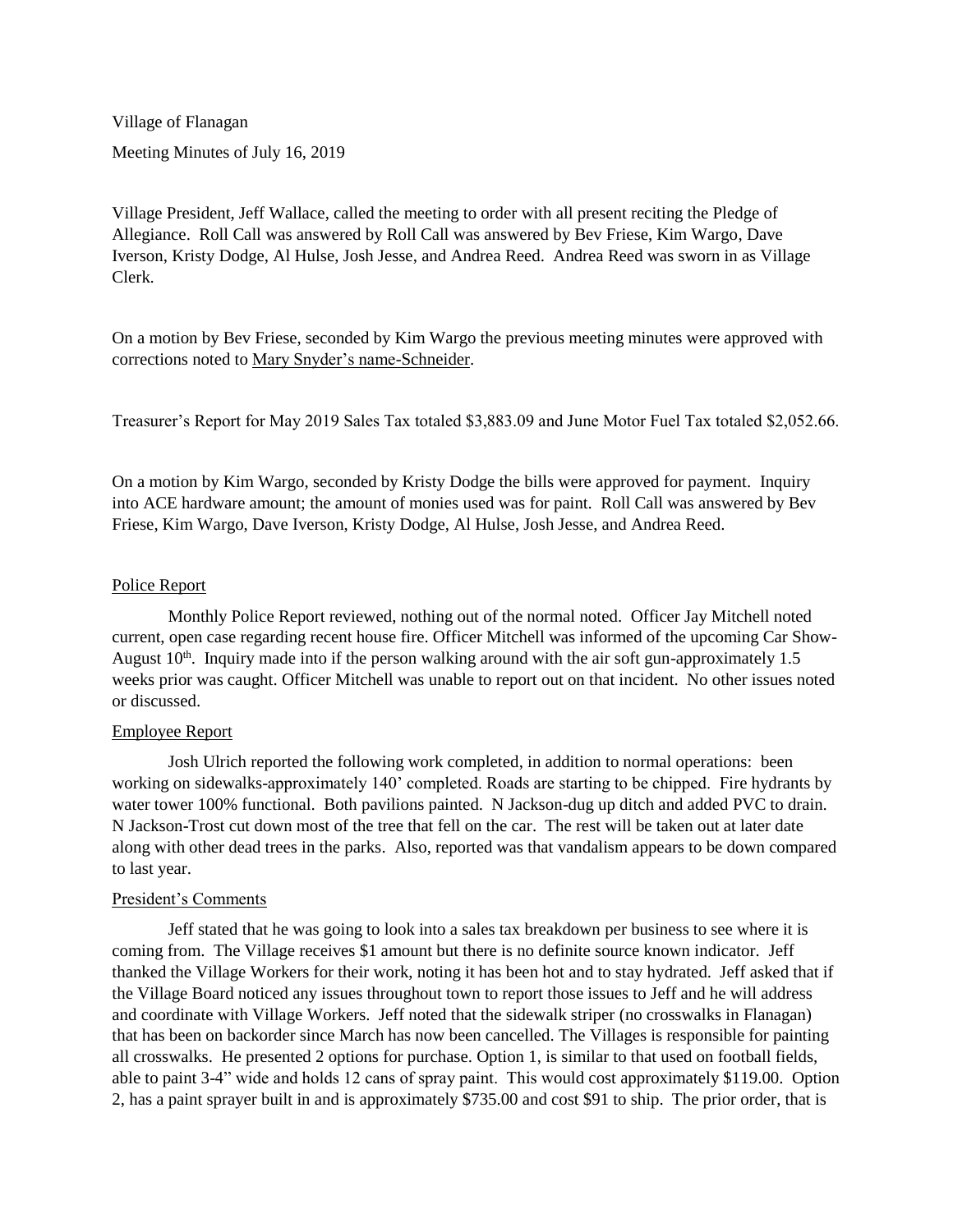now cancelled, cost approximately \$1,500. Also noted, was the Live Trapper is booked thru middle to end of August. He will not return to Flanagan until mid-August. Any skunk issues should be reported to Marty. Jeff presented the idea of creating a Village Book (sample for Chenoa) that would be informational based. It would include things such as City Hall phone number, City officials, Police contact, times of town meetings, building permits, garbage, library, parks-how to rent, community buildings-how to rent, contact info, park board members phone numbers, swimming and rules, churches, school schedules, sports schedules, websites for schools, garage sales, etc. They are not mailed out. They are left at Village Hall and notice sent via mail that they are available for pick up.

#### Comment's From Persons Present

-Habitat for Humanity-Debbie Blossom presented Habitat for Humanity, Zoning Proposal. She noted she has an application for a building permit for lot 1, block 7 end of Court St. Questions noted on the "alley"it is actually part of lot property. Lot was surveyed to confirm. Sign will be needed to note-Dead End. Debbie Blossom is the contact person. She inquired as to what was need to do to know if able to build house. Jeff noted that they will have an answer tomorrow. Concerns noted that would lead to denial-none noted. House will be approximately 1080-1100 square feet. The house would be built on crawl. Concerns were noted as to where all utilities are located. An answer should be available by tomorrow. The project would like to start next month. A volunteer crew has been located to do the framework-Rudy Hannibal so that wiring and plumbing can be done throughout the winter. Debbie Blossom explained how the process (from start to end) for Habitat for Humanity to those that were present, including total cost and how payment for the house is calculated/processed.

-Housing Numbers-Ellen Funderberk presented on housing numbers and not being able to locate houses as numbers are not present. She mentioned recent news that packages are being delivered to wrong addresses and wondered if this is part of the issue. Discussion occurred regarding house numbers and reasons as to why they aren't present and how to notify people that they are needed.

# -Patricia Jones-passed

-Boating at Legion Lake-Tianna Greene presented kayaks & paddle boards at Legion Lake. She proposed that Legion Lake be utilized for paddle boards and kayaks. They would not be motorized. She noted that there are not any options nearby that are safe. She also stated the Legion Lake was not too deep or desirable to swim in. This would be a free activity. Signs would be needed-Swim at your own risk-no swimming. Life jackets would be required. This activity would help with local businesses as more people would be out. She felt that this would detour negative activities and encourage exercise and positive recreational choices. Concerns/Questions noted by the Village Board: how do we prevent people from swimming in Legion Lake, location to enter and exit, how do you get on a paddle board, water quality, would those that currently fish feel intruded upon, alternate location recommended-Comlara Park, the pond is only insured for fire protection-fishing lake, past history indicated IDPH deemed Legion Lake non-recreational following a drowning. The concerns will be looked into and will be addressed on the August Agenda.

-Lion's Club-August 17<sup>th</sup>-Tractor Show, permission sought. Permission granted.

# *Open Business*

*Property at 212 N Main St & 106 E Lincoln St (City Attorney)-*No update as attorney is on vacation. Dave Iverson requested a detailed billing.

*Construction on Main St-* currently 5 days ahead of schedule. When milling starts, Main St will be closed for approximately 6 hours and reopened. Pouring of asphalt to occur shortly after. Budgeted 250' of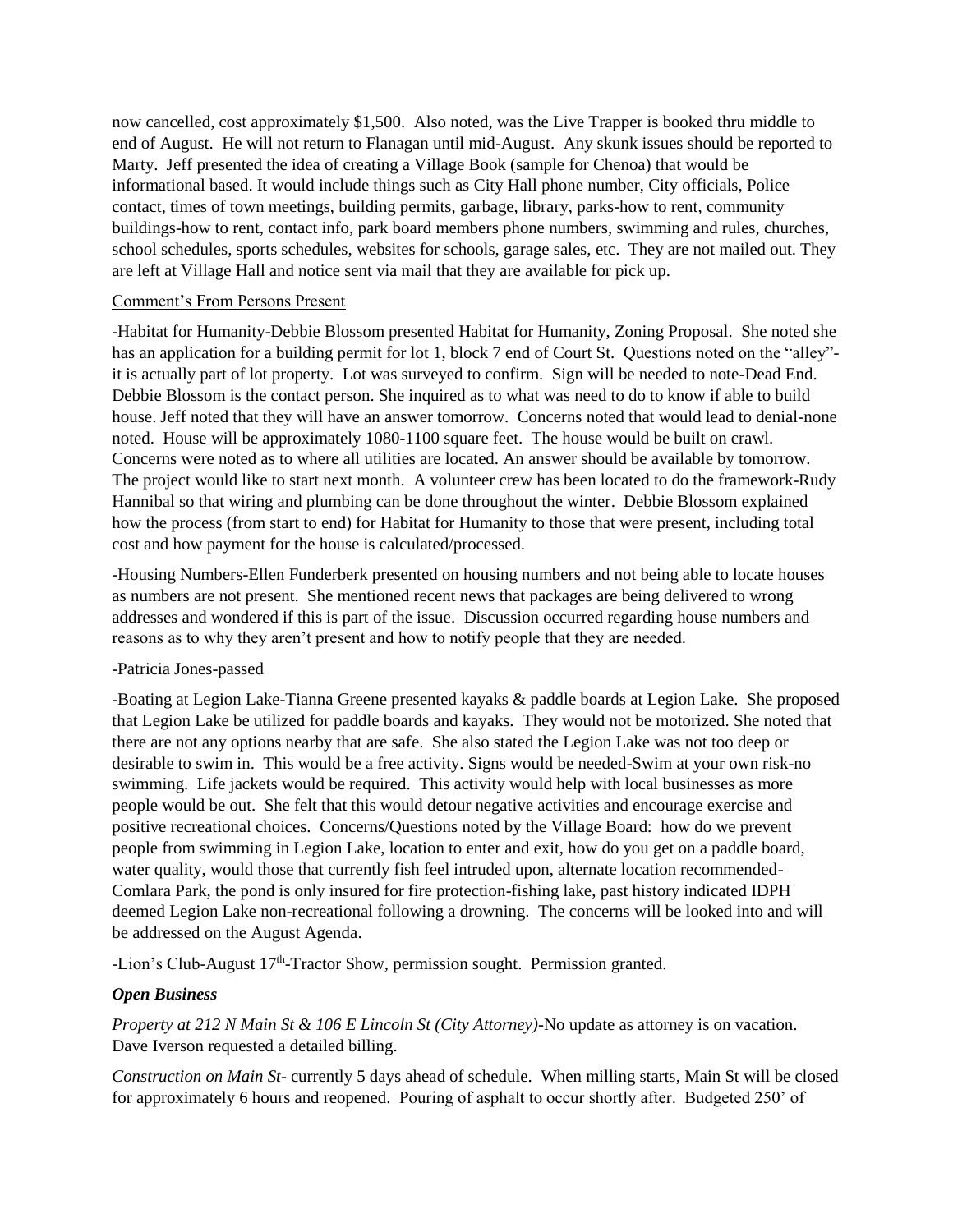curb, estimated to go over about 50' by end of project. Inquiry into cost was noted- it was stated it should be \$165,000-180,000.

*Tile at Jensen Pond-*Ben Hulse estimated \$4,500-\$6,500-1 box on south side of pond 15" tile that will tie into existing tile. This will depend on if project 1 or 2 day; this is considered phase 1. 2 estimates will provided for phase 2 of this project by next meeting. This approved on a motion by Dave Iverson, seconded by Kristy Dodge.

*Frisbee Golf-Jeff noted that there is not enough real estate to put in a tournament course. We are able to* do 5 holes in park, 4 holes in ball diamonds. This is an upcoming activity and potentially an IHSA sport. To make happen it would include: 9 holes, 9 tee sign package, baskets, info board on metal frame regarding course, map drawing=\$5,465 total. Inquiry was made if Park District would share cost-no. If the schools incorporate into curriculum would they assist-this wasn't discussed. Inquiry into how much more real estate would be needed to have a tournament course-literally size of Flanagan. If we bought just baskets it would cost-\$2,925. A tournament could still be hosted on the course proposed. It was recommended to keep on the cheaper side in case this does not catch on. Quote was provided by Dana Vicich, Disc Golf Park Representative out of Bloomington. Total package=\$5465 was approved on a motion by Dave Iverson, seconded by Kim Wargo. Roll Call was answered by Bev Friese, Kim Wargo, Dave Iverson, Kristy Dodge, Al Hulse, Josh Jesse, and Andrea Reed.

*Basketball Court-*Jeff presented the option to remove the tennis court at the park and replace with a basketball court. All options, size similar to that at current gyms, life time warranty on pole, backboard, and rim, non-adjustable. Option 1, \$3,470 for 2-similar in size at school gym with free shipping. Option 2, \$2,392 similar to one's in parking lot at school, includes free shipping, exact same warranty. Concerns were noted over the fence and how long it would last once these were in place. Pads were discussed, noted 150 apiece. Net does not have a lifetime warranty. It was agreed to go with the cheaper option-Option 2, approximately \$2,692 with pads. This approved on a motion by Josh Jesse, seconded by Kristy Dodge. Roll Call was answered by Bev Friese, Kim Wargo, Dave Iverson, Kristy Dodge, Al Hulse, Josh Jesse, and Andrea Reed.

# *New Business*

*Appropriation Ordinance 19-08-*a couple numbers changes, sidewalks were moved up a little bit; otherwise numbers stay the same. This was voted on tool early. Roll call was answered by Bev Friese, Kim Wargo, Dave Iverson, Kristy Dodge, Al Hulse, Josh Jesse, and Andrea Reed.

*Flanagan Improvement Team-*July 22 @ 7pm will be meeting to discuss Christmas. Yard of the month for August went to Brian and Mary McSherry on Main St.

*Pavilion Cameras*-It was noted and discussed with all recent improvements and money being spent it would be beneficial to pursue cameras at these locations in an effort to detour vandalism and as a way to track activity. A sign will be posted noting under surveillance. It was agreed to table discussion until quotes were presented by Kim Wargo.

*Renter's List-*Discussion occurred on generating a Renter's List that local landlords can log tenants and history. This would be used a reference check for landlords. Village would not be giving out any information.

*Culvert Rt. 116*-The village is responsible for the culvert. Street runs between Beulah Land and Barts. Village will need to obtain a permit and be responsible for putting in up to IDOT specs. IDOT will be required to maintain after the Village puts in the culvert. Jeff will call IDOT and have them call and tell us what we need to do. Further discussion will occur post.